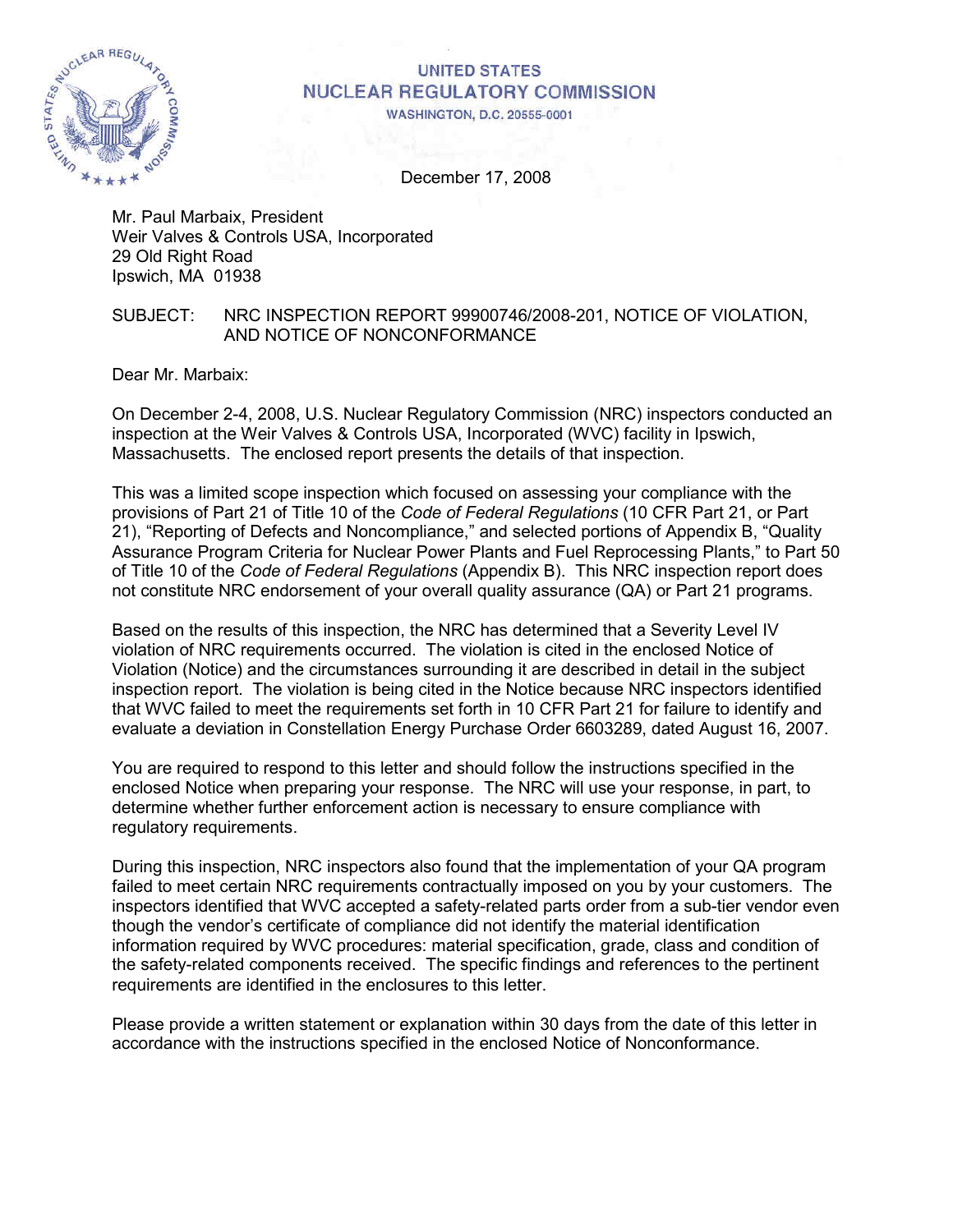In accordance with 10 CFR 2.390 of the NRC's "Rules of Practice," a copy of this letter, its enclosures, and your response will be made available electronically for public inspection in the NRC Public Document Room or from the NRC's document system (ADAMS), accessible from the NRC Web site at http://www.nrc.gov/reading-rm/adams.html. To the extent possible, your response should not include any personal privacy, proprietary, or Safeguards Information so that it can be made available to the Public without redaction. If personal privacy or proprietary information is necessary to provide an acceptable response, then please provide a bracketed copy of your response that identifies the information that should be protected and a redacted copy of your response that deletes such information. If you request that such material is withheld from public disclosure, you must specifically identify the portions of your response that you seek to have withheld and provide in detail the bases for your claim (e.g., explain why the disclosure of information will create an unwarranted invasion of personal privacy or provide the information required by 10 CFR 2.390(b) to support a request for withholding confidential commercial or financial information). If Safeguards Information is necessary to provide an acceptable response, please provide the level of protection described in 10 CFR 73.21.

Sincerely,

# *(/RA by P. L. Hiland)*

Patrick L. Hiland, Director Division of Engineering Office of Nuclear Reactor Regulation

Docket No.: 99900746

Enclosures:

- 1. Notice of Violation
- 2. Notice of Nonconformance
- 3. Inspection Report 99900746/2008-201

cc w/enclosures: Mr. John Webb, QA Manager Weir Valves & Controls USA, Incorporated 29 Old Right Road Ipswich, MA 01938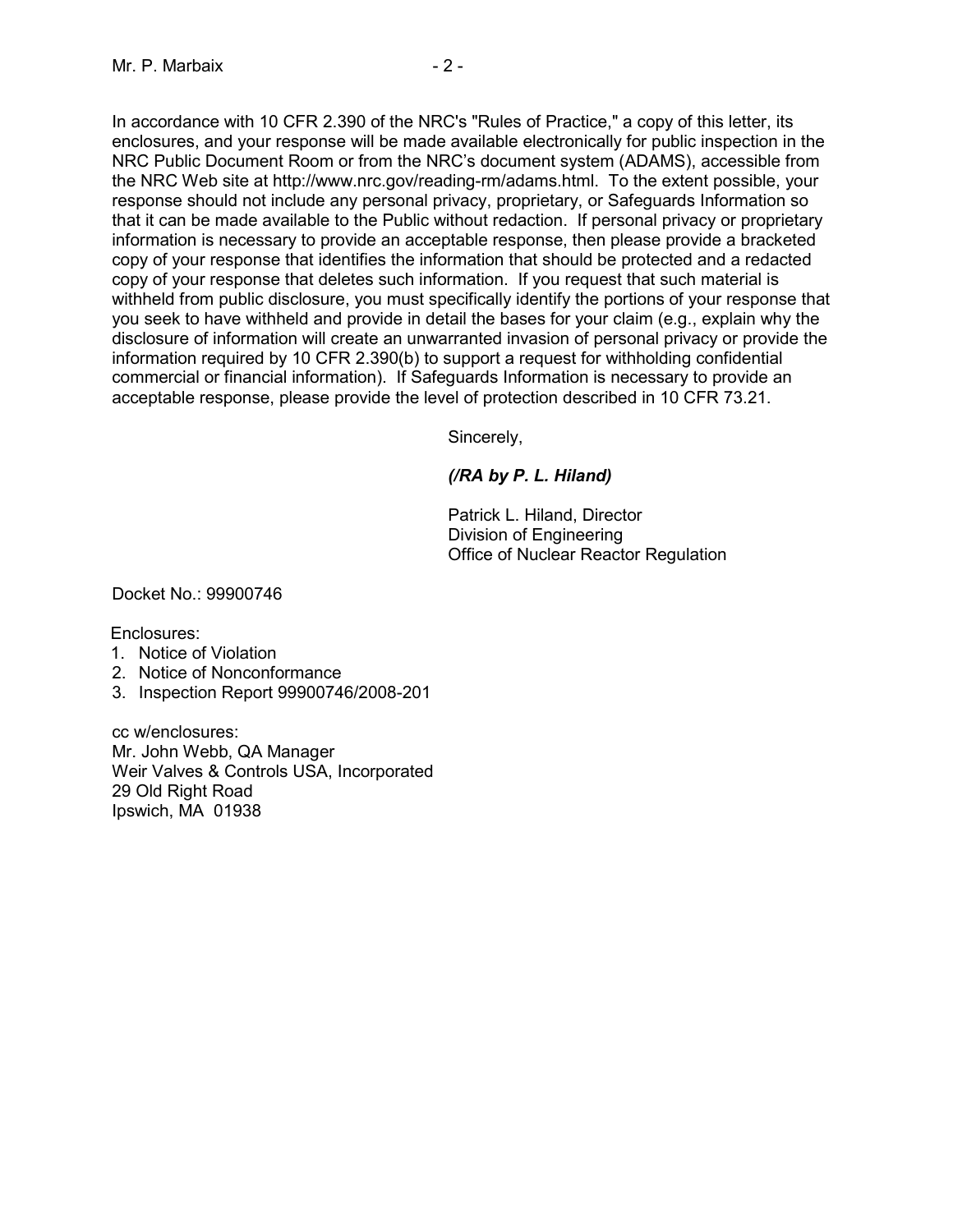In accordance with 10 CFR 2.390 of the NRC's "Rules of Practice," a copy of this letter, its enclosures, and your response will be made available electronically for public inspection in the NRC Public Document Room or from the NRC's document system (ADAMS), accessible from the NRC Web site at http://www.nrc.gov/reading-rm/adams.html. To the extent possible, your response should not include any personal privacy, proprietary, or Safeguards Information so that it can be made available to the Public without redaction. If personal privacy or proprietary information is necessary to provide an acceptable response, then please provide a bracketed copy of your response that identifies the information that should be protected and a redacted copy of your response that deletes such information. If you request that such material is withheld from public disclosure, you must specifically identify the portions of your response that you seek to have withheld and provide in detail the bases for your claim (e.g., explain why the disclosure of information will create an unwarranted invasion of personal privacy or provide the information required by 10 CFR 2.390(b) to support a request for withholding confidential

Sincerely,

## *(/RA by P. L. Hiland)*

Patrick L. Hiland, Director Division of Engineering Office of Nuclear Reactor Regulation

Docket No.: 99900746

Enclosures:

- 1. Notice of Violation
- 2. Notice of Nonconformance
- 3. Inspection Report 99900746/2008-201

commercial or financial information).

cc w/enclosures: Mr. John Webb, QA Manager Weir Valves & Controls USA, Incorporated 29 Old Right Road Ipswich, MA 01938

#### DISTRIBUTION:

| RidsNroDcipCqvb          | RidsNroDcipCqvp          |
|--------------------------|--------------------------|
| AArmstrong               | CRoquecruz               |
| JCrutchley (signed copy) | JPetrosino (signed copy) |
| KKavanaugh               | GCwalina                 |
| <b>BDavis</b>            |                          |

#### **ADAMS Accession No.**: ML083530443

**Check for ADAMS:** ■ Public □ Non-Public □ Sensitive ■ Non-Sensitive

| <b>OFC</b>           | DE:NRR     | DE:NRR     | DE:NRR     | DE:NRR   | DE:NRR           | D:DE:NRR |  |  |
|----------------------|------------|------------|------------|----------|------------------|----------|--|--|
| <b>NAME</b>          | JPetrosino | CRoquecruz | AArmstrong | GCwalina | <b>DThatcher</b> | PHiland  |  |  |
| <b>DATE</b>          | 12/16/08   | 12/16/08   | 12/16/08   | 12/16/08 | 12/16/08         | 12/17/08 |  |  |
| OEEICIAI DECODO CODV |            |            |            |          |                  |          |  |  |

**OFFICIAL RECORD COPY**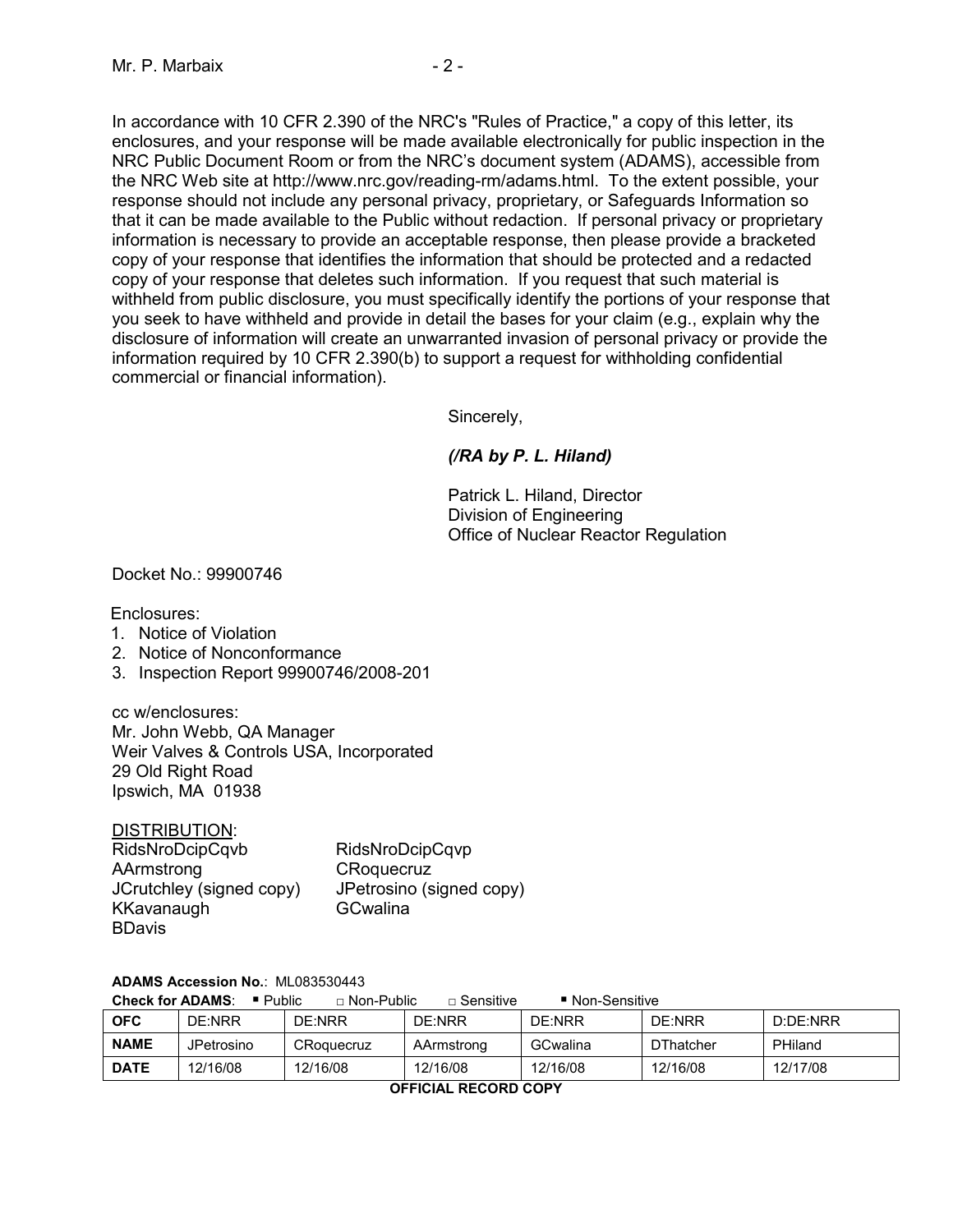# **NOTICE OF VIOLATION**

Weir Valves & Controls USA, Incorporated 29 Old Right Road Ipswich, MA 01938

Docket Number 99900746 Inspection Report 99900746/2008-201

During a U.S. Nuclear Regualtory Commission (NRC) inspection conducted at the Weir Valve & Controls USA, Incorporated (WVC) facility in Ipswich, MA, December 2 - 4, 2008, a violation of NRC requirements was identified. In accordance with the NRC Enforcement Policy, the violation is listed below:

Section 21.21, "Notification of failure to comply or existence of a defect and its evaluation," of Part 21 of Title 10 of the Code of Federal Regulations, "Reporting of Defects and Noncompliance" (10 CFR Part 21, or Part 21) requires each entity subject to 10 CFR Part 21 to adopt appropriate procedures to evaluate deviations and failures to comply to identify defects and failures to comply associated with substantial safety hazards as soon as practicable, and except as provided in Part 21, in all cases within 60 days of discovery.

WVC Procedure CP-E-20, "Reporting of Defects and Noncompliance Under 10 CFR Part 21," Revision 1, dated August 13, 2008, provides the implementing procedure and is consistent with the requirements of 10 CFR Part 21.

Contrary to the above, as of December 4, 2008:

WVC failed to properly evaluate a deviation associated with Constellation Energy Purchase Order (PO) 6603289 (WVC job number 53797), dated August 16, 2007. Specifically, the PO required WVC to provide a "weak link analysis" as part of the technical deliverables. After the valve failed in service it was determined that WVC did not include a contributing factor in the weak link analysis. However, a subsequent WVC review incorrectly determined that all contract documents had been met and there was no deviation requiring evaluation under Part 21. As a result of the incorrect conclusion, the Part 21 evaluation was not completed by WVC nor was the customer, Constellation Energy, informed so the end user could perform an evaluation in accordance with Section 21.21(a).

This issue has been identified as Violation 99900746/2008-201-01.

This is a Severity Level IV Violation (Supplement VII).

Pursuant to the provisions of 10 CFR 2.201, "Notice of Violation," WVC is hereby required to submit a written statement or explanation to the U.S. Nuclear Regulatory Commission, ATTN: Document Control Desk, Washington, D.C. 20555-0001, with a copy to the Director, Division of Engineering, Office of Nuclear Reactor Regulation, within 30 days of the date of the letter transmitting this Notice of Violation. This reply should be clearly marked as a "Reply to a Notice of Violation" and should include (1) the reason for the violation, or, if contested, the basis for disputing the violation; (2) the corrective steps that have been taken and the results achieved; (3) the corrective steps that will be taken to avoid further violations; and (4) the date when full compliance will be achieved. Your response may reference or include previous docketed correspondence, if the correspondence adequately addresses the required response. Where good cause is shown, consideration will be given to extending the response time.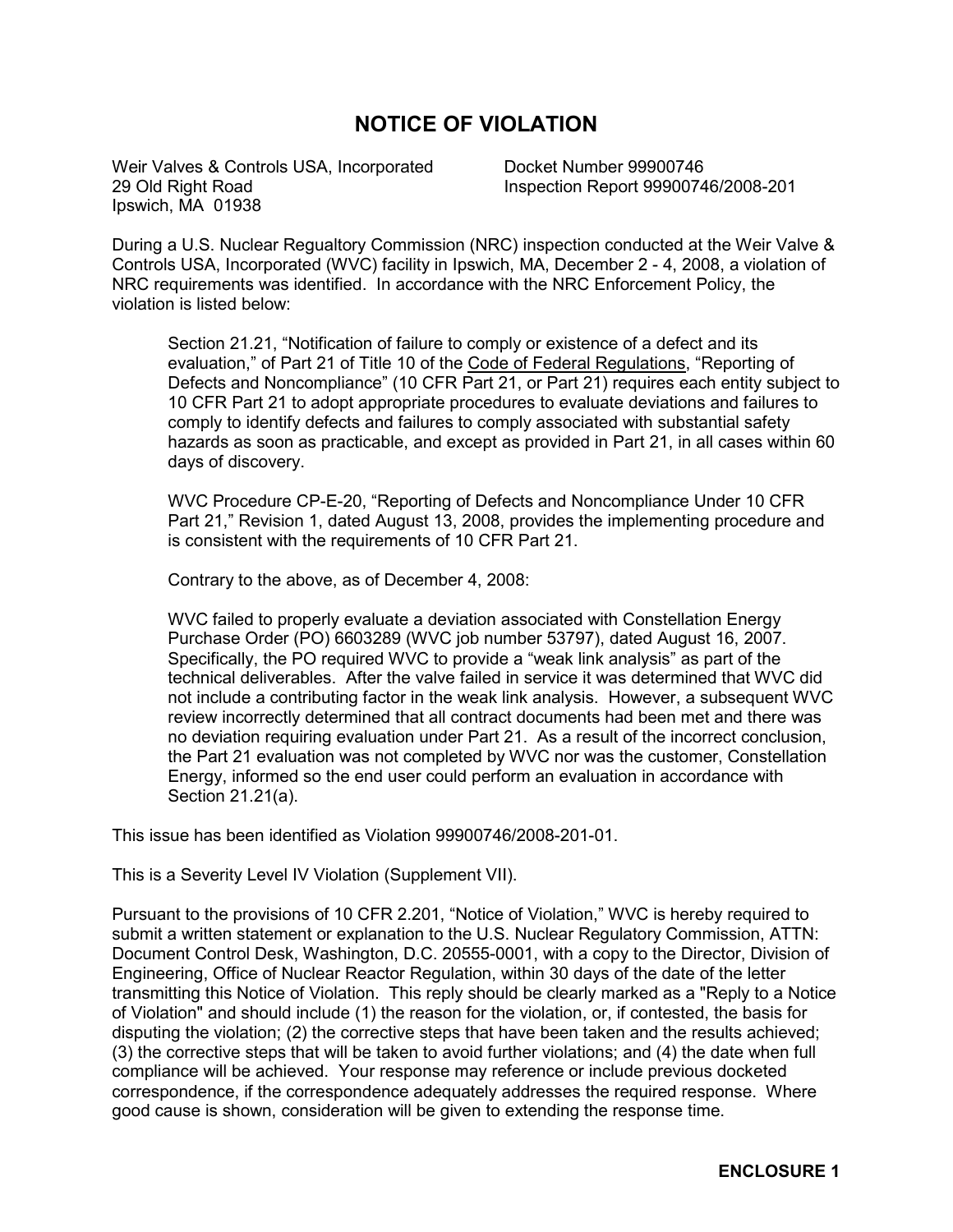If you contest this enforcement action, you should also provide a copy of your response, with the basis for your denial, to the Director, Office of Enforcement, United States Nuclear Regulatory Commission, Washington, DC 20555-0001.

Because your response will be made available electronically for public inspection in the NRC Public Document Room or from the NRC's document system (ADAMS), accessible from the NRC Web site at http://www.nrc.gov/reading-rm/adams.html, to the extent possible, it should not include any personal privacy, proprietary, or safeguards information so that it can be made available to the public without redaction. If personal privacy or proprietary information is necessary to provide an acceptable response, then please provide a bracketed copy of your response that identifies the information that should be protected and a redacted copy of your response that deletes such information. If you request withholding of such material, you must specifically identify the portions of your response that you seek to have withheld and provide in detail the bases for your claim of withholding (e.g., explain why the disclosure of information will create an unwarranted invasion of personal privacy or provide the information required by 10 CFR 2.390(b) to support a request for withholding confidential commercial or financial information).

Dated at Rockville, Maryland this 17<sup>th</sup> day of December 2008.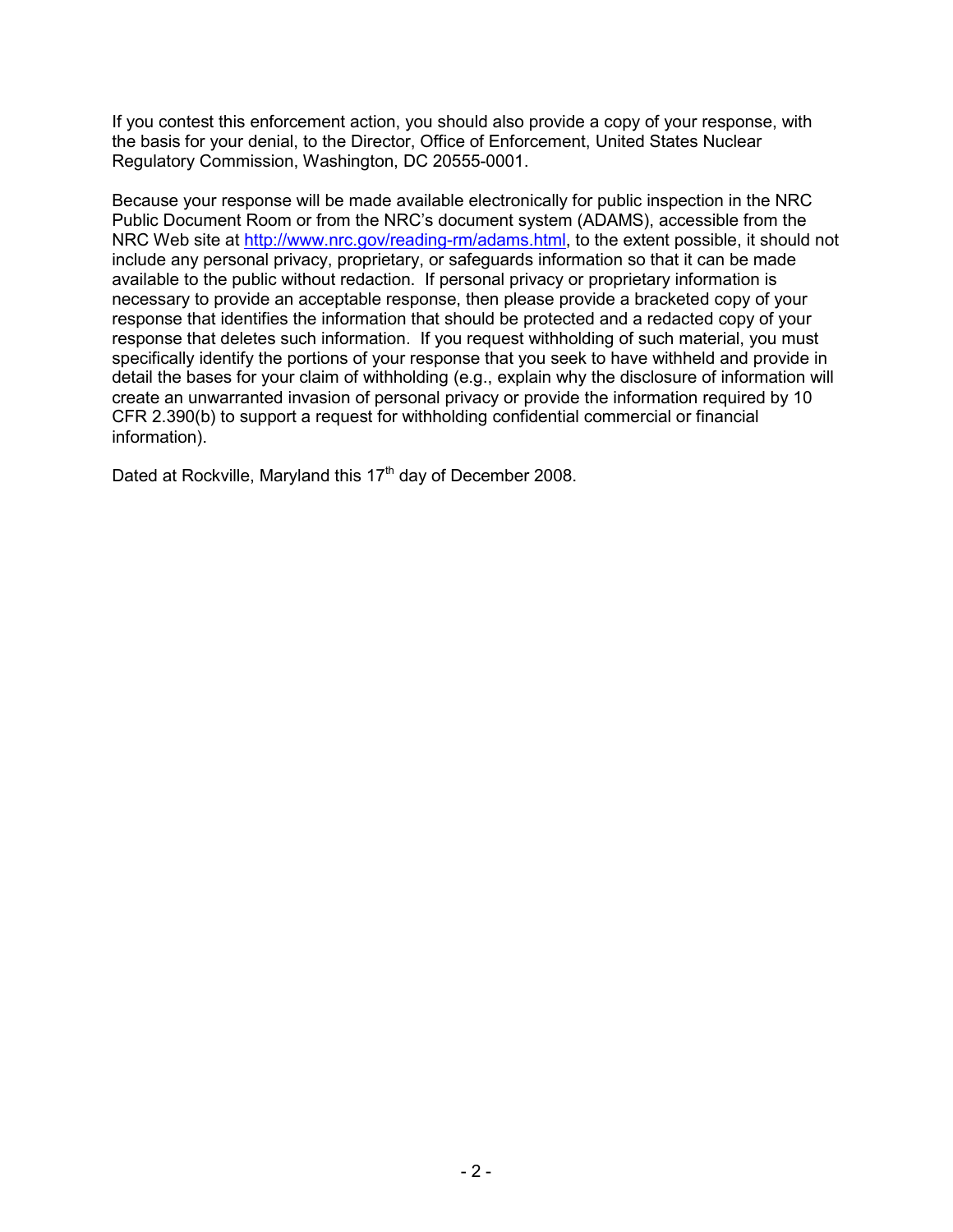# **NOTICE OF NONCONFORMANCE**

Weir Valves & Controls USA, Incorporated 29 Old Right Road Ipswich, MA 01938

Docket Number 99900746 Inspection Report 99900746/2008-201

Based on the results of a U.S. Nuclear Regulatory Commission (NRC) inspection conducted at the Weir Valve & Controls USA, Incorporated (WVC) facility in Ipswich, MA, December 2 - 4, 2008, certain activities were not conducted in accordance with NRC requirements which were contractually imposed upon WVC by NRC licensees.

Criterion VII, "Control of Purchased Material, Equipment, and Services" of Appendix B to 10 CFR Part 50, states in part that "Measures shall be established to assure that purchased material, equipment, and services, whether purchased directly or through contractors and subcontractors, conform to the procurement documents."

WVC Quality Assurance Manual, Revision 5, dated May 16, 2008, Section 7.0, "Control of Purchased Items and Services," subsection 7.3.4 states in part that "The QA manager, or designee, reviews and approves material certifications. This review consists of a cross-check of the certification against the purchase order information and applicable Code requirements."

WVC Purchasing Specification P-66-027, "Procurement Specification for 10 CFR Appendix B Items and Services," Revision 1, dated February 22, 2007, Section 1 states in part that "C of C [Certificate of Conformance] must contain the following information:

- WVC purchase order and item number
- Material identification (heat number)
- Material specification, grade, class and condition
- Quantity (number of pieces)."

Contrary to the above, as of December 4, 2008:

WVC failed to identify that the Certificate of Compliance (CofC), provided by Flowserve and accepted by WVC staff (i.e., Job Number 53797 dated April 9, 2008) did not include the required information to verify material certification. That is, the CofC did not contain item numbers, quantities, material identification (heat numbers), nor material specification, grade class or condition.

This issue has been identified as Nonconformance 99900746/2008-201-02.

Please provide a written statement or explanation to the U.S. Nuclear Regulatory Commission, ATTN: Document Control Desk, Washington, DC 20555-0001 with a copy to the Director, Division of Engineering, within 30 days of the date of the letter transmitting this Notice of Nonconformance. This reply should be clearly marked as a "Reply to a Notice of Nonconformance" and should include for each noncompliance: (1) the reason for the noncompliance, or if contested, the basis for disputing the noncompliance; (2) the corrective steps that have been taken and the results achieved; (3) the corrective steps that will be taken to avoid non-compliances; and (4) the date when your corrective action will be completed. Where good cause is shown, consideration will be given to extending the response time.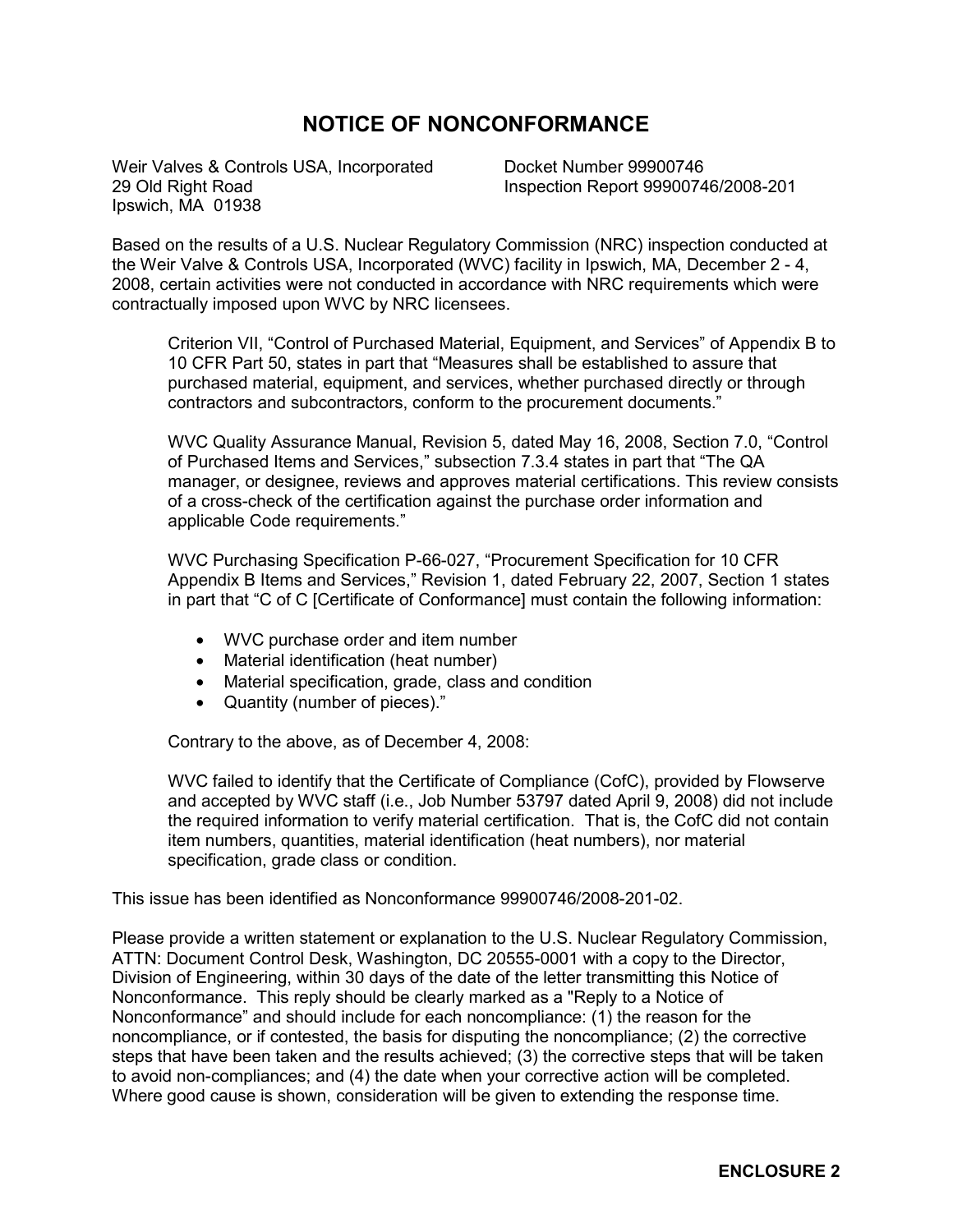Because your response will be made available electronically for public inspection in the NRC Public Document Room or from the NRC's document system (ADAMS), accessible from the NRC Web site at http://www.nrc.gov/reading-rm/adams.html, to the extent possible, it should not include any personal privacy, proprietary, or Safeguards Information so that it can be made available to the public without redaction. If personal privacy or proprietary information is necessary to provide an acceptable response, then please provide a bracketed copy of your response that identifies the information that should be protected and a redacted copy of your response that deletes such information. If you request withholding of such material, you must specifically identify the portions of your response that you seek to have withheld and provide in detail the bases for your claim of withholding (e.g., explain why the disclosure of information will create an unwarranted invasion of personal privacy or provide the information required by 10 CFR 2.390(b) to support a request for withholding confidential commercial or financial information). If Safeguards Information is necessary to provide an acceptable response, please provide the level of protection described in 10 CFR 73.21.

Dated at Rockville, Maryland this 17<sup>th</sup> day of December 2008.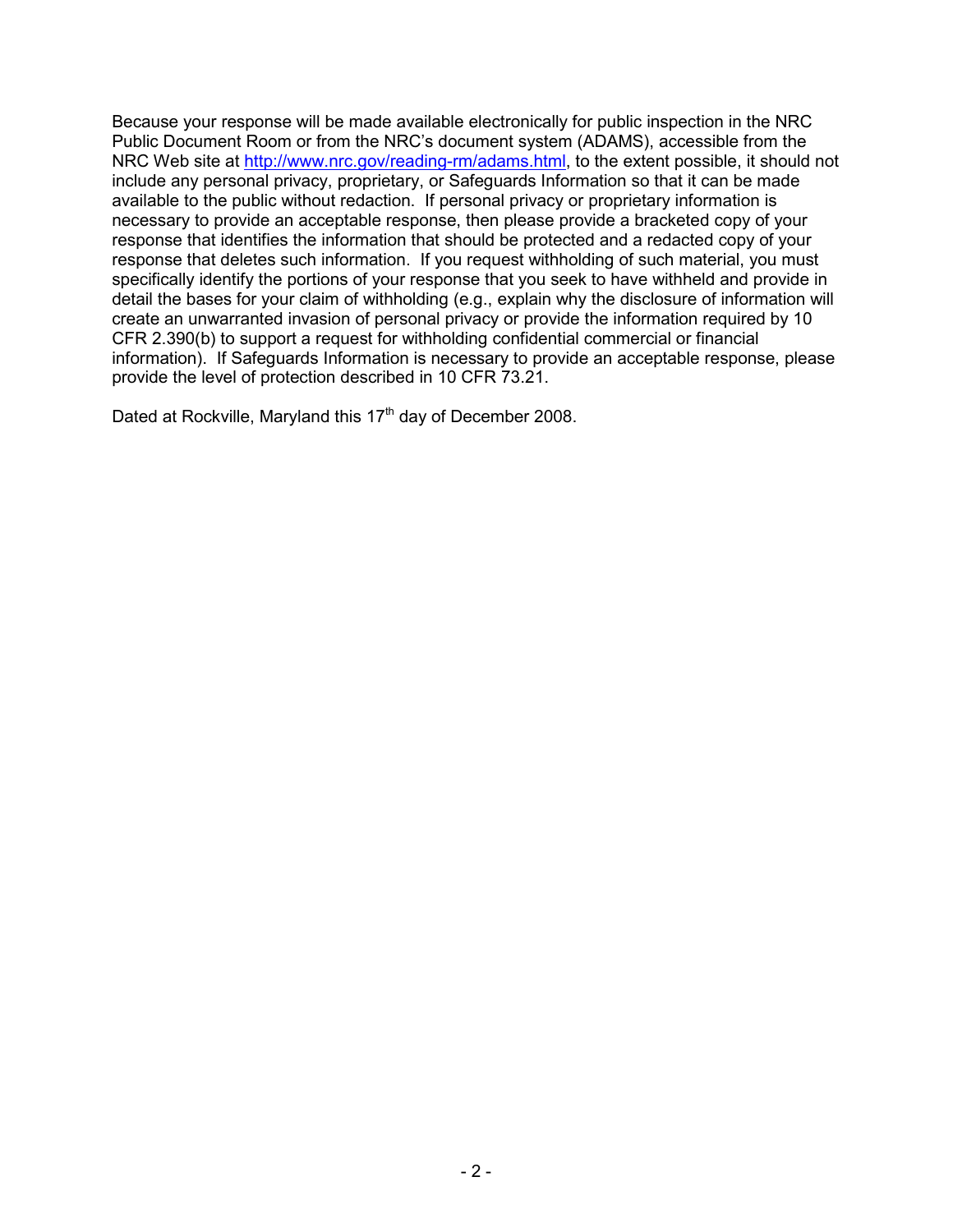## **U.S. NUCLEAR REGULATORY COMMISSION OFFICE OF NUCLEAR REACTOR REGULATION DIVISION OF ENGINEERING VENDOR INSPECTION REPORT**

| Docket No.:              | 99900746                                                                                                                                                                                                                                                                                                                                                                                             |
|--------------------------|------------------------------------------------------------------------------------------------------------------------------------------------------------------------------------------------------------------------------------------------------------------------------------------------------------------------------------------------------------------------------------------------------|
| Report No:               | 99900746/2008-201                                                                                                                                                                                                                                                                                                                                                                                    |
| Vendor:                  | Weir Valves & Controls USA, Incorporated (WVC)<br>29 Old Right Road<br>Ipswich, Massachusetts 01938                                                                                                                                                                                                                                                                                                  |
| Vendor Contact:          | Mr. John Webb<br><b>Quality Assurance Manager</b><br>Phone: (978) 825-2587                                                                                                                                                                                                                                                                                                                           |
| Nuclear Industry:        | WVC provides the nuclear industry safety-related American<br>Society of Mechanical Engineers (ASME) and non-ASME valves,<br>valve replacement parts and accessories under an Appendix B to<br>10 CFR Part 50 and ASME Section III quality assurance program.<br>WVC also manufactures and supplies valves and valve<br>replacement components under the Atwood & Morrill Valve and<br>Powell brands. |
| <b>Inspection Dates:</b> | December 2 - December 4, 2008                                                                                                                                                                                                                                                                                                                                                                        |
| Inspection Team Leader:  | Joseph J. Petrosino, DE/NRR                                                                                                                                                                                                                                                                                                                                                                          |
| Inspectors:              | Gregory C. Cwalina, DE/NRR<br>Carla Roquecruz, DE/NRR<br>Aaron Armstrong, DE/NRR                                                                                                                                                                                                                                                                                                                     |
| Approved By:             | Dale Thatcher, Chief<br>Quality & Vendor Branch<br>Division of Engineering<br>Office of Nuclear Reactor Regulation                                                                                                                                                                                                                                                                                   |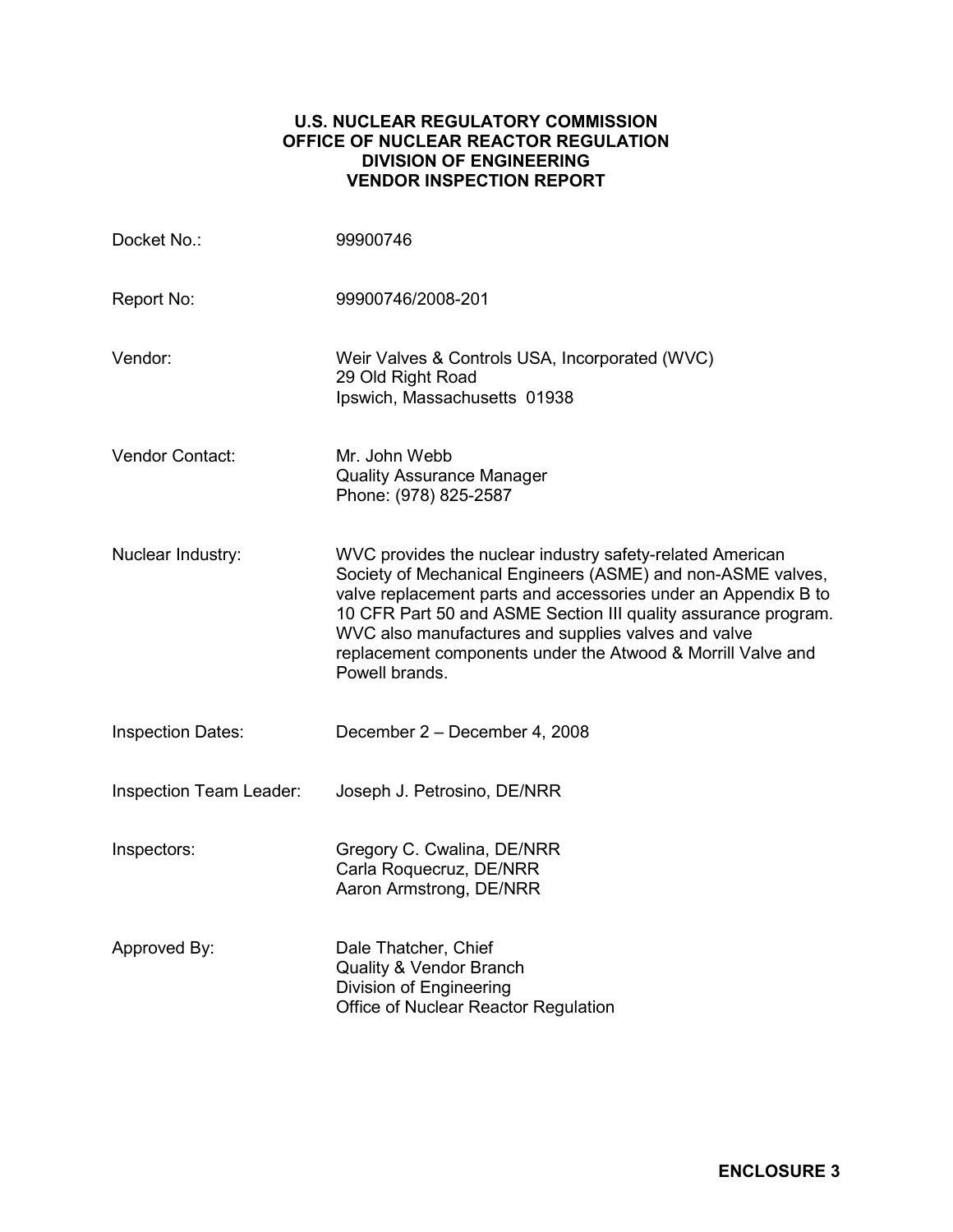# **EXECUTIVE SUMMARY**

#### Weir Valves & Controls USA, Incorporated 99900746/2008-201

The purpose of this inspection was to review selected portions of Weir Valves & Controls USA, Incorporated's (WVC's) quality assurance (QA) and 10 CFR Part 21 (Part 21) programs. The inspectors focused on WVC's nuclear industry valve and control manufacturing activities. The inspection was conducted at WVC's facility in Ipswich, Massachussetts.

The NRC inspection bases were:

- Appendix B, "Quality Assurance Criteria for Nuclear Power Plants and Fuel Reprocessing Plants," to Part 50 of Title 10 of the *Code of Federal Regulations;* and
- 10 CFR Part 21, "Reporting of Defects and Noncompliance."

There were no NRC inspections of WVC's facility in Ipswich, Massachussetts in the previous five years. The results of this inspection are summarized below.

#### 10 CFR Part 21 Program

The inspectors determined that WVC established and implemented adequate procedures to comply with the requirements of 10 CFR Part 21 with the exception of properly identifying the time of "discovery." Further, WVC failed to perform an evaluation under 10 CFR Part 21 for a deviation associated with a safety-related purchase order. Violation 99900746/2008-201-01 was identified in this area.

#### QA Program Implementation

The inspectors determined that WVC has generally established and implemented an adequate Appendix B program for the areas inspected with the exception of the herein discussed inconsistencies. The inspectors also determined through review of the above listed dedication packages that WVC is generally implementing an adequate commercial-grade dedication program. The inspectors did not identify any significant issues with the reviewed dedication packages.

Further, the inspectors concluded that the receiving and storing of items intended for safety related applications appeared to be adequate and in compliance with applicable regulatory requirements. Additionally, the inspectors concluded that the MK businesses system has the necessary capabilities to maintain traceability of purchased items.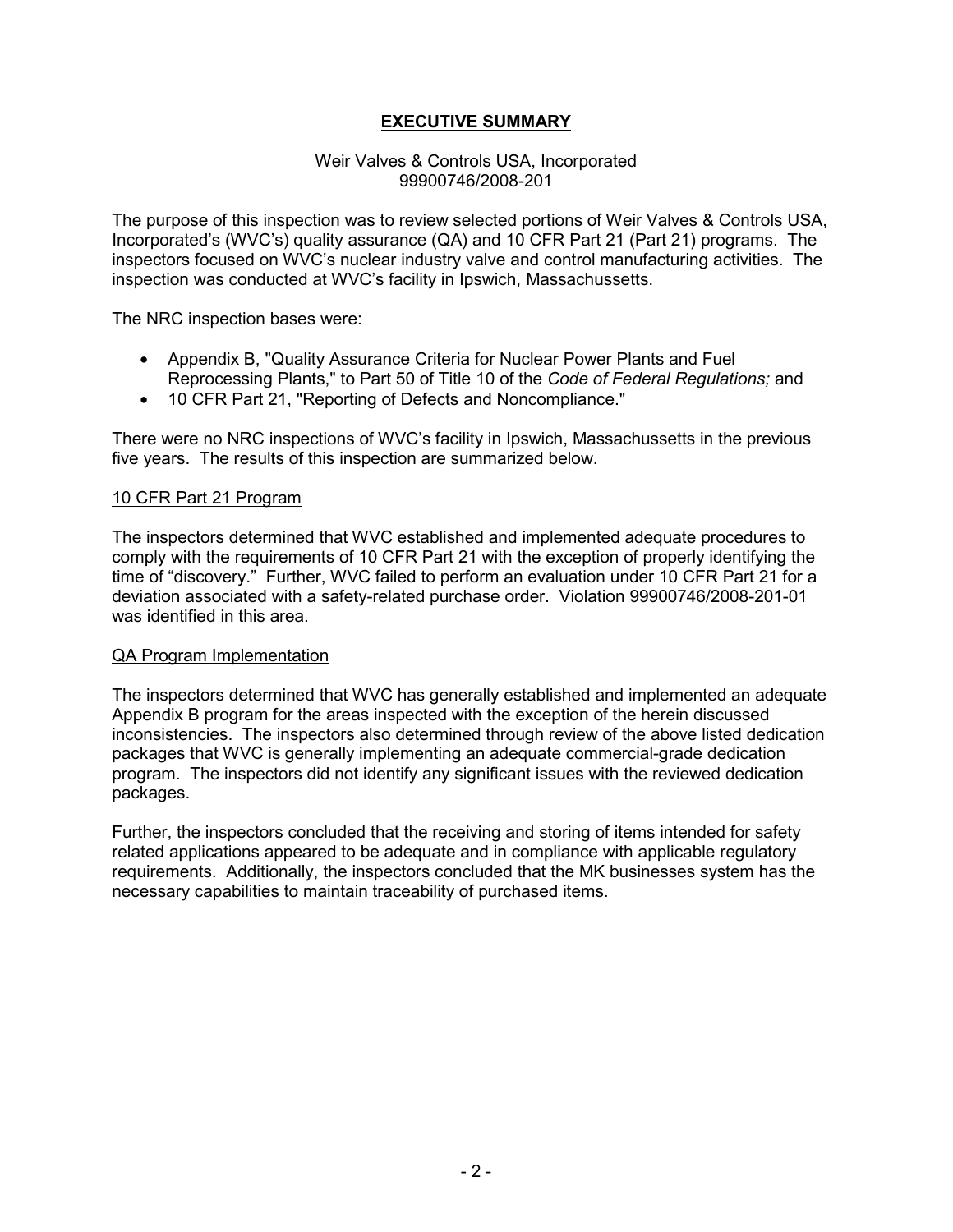# **REPORT DETAILS**

### 1. 10 CFR Part 21 Program

#### a. Inspection Scope

The NRC inspectors reviewed WVC Procedure CP-E-20, "Reporting of Defects and Noncompliance under 10 CFR Part 21" (Revision 1, dated August 13, 2008), 10 CFR Part 21 evaluation packages, and other associated policies, procedures and records related to the identification and evaluation of deviations for overall program adequacy in identifying and evaluating applicable deviations in accordance with WVC's established program for compliance with the requirements of Part 21.

#### b. Observations and Findings

#### b.1 Policy and Procedures Adopted to Implement Part 21

The NRC inspectors reviewed WVC Procedure CP-E-20, which was adopted by WVC to implement the provisions of Part 21. The inspectors determined the procedure to be comprehensive, provided good direction, and addressed the salient attributes of Part 21. The procedure accurately defined the specific terms used in Part 21 and articulated the requirements, including timeliness limitations, pertaining to notification and informing the customer. However, the inspectors identified one concern regarding the time of "discovery." While the procedure accurately defines discovery as "the completion of the documentation first identifying the existence of a Deviation..," Section 2.0, "Initial Review of Conditions (Discovery)," of Attachment 5.1, "Supplemental Guidance – CP-E-20," and Part 2A of Attachment 5.2, "Evaluation of Deviation or Potential Failure to Comply," indicate the time of discovery at a different point. Both attachments indicate that discovery occurs at the time when the cognizant manager receives and signs the initial report prepared by the employee (Part 1 of Attachment 5.2) who initiates the review process. The inspectors discussed the issues with the QA manager and explained that discovery actually occurs when Part 1 of Attachment 5.1 is completed, i.e., the documentation first identifying the existence of the deviation. The QA manager understood the distinction and stated that he would revise the document and that the revision would be incorporated into the next revision of the procedure which is currently being prepared. The QA manager stated that the intent is that Part 2A would be signed within a matter of hours after completion of Part 1. The inspectors showed him a Part 21 evaluation example in which the delay between signing of Parts 1 and 2 was 6 days.

The inspectors also noted a positive practice contained in the review checklist [Parts 1C through 1D(4)]. In asking the employee certain questions to aid in determining if the deviation warrants further evaluation, the checklist allows employees to check a "Yes" or "Uncertain," thus removing the burden from the employee if the employee does not have sufficient knowledge to answer the specific questions.

## b.2 Part 21 Evaluation Review

The inspectors reviewed three Part 21 evaluation packages. One issued involved a determination by WVC that they had supplied a commercial-grade hinge pin as opposed to the required safety-related hinge pin. WVC initiated Corrective Action Report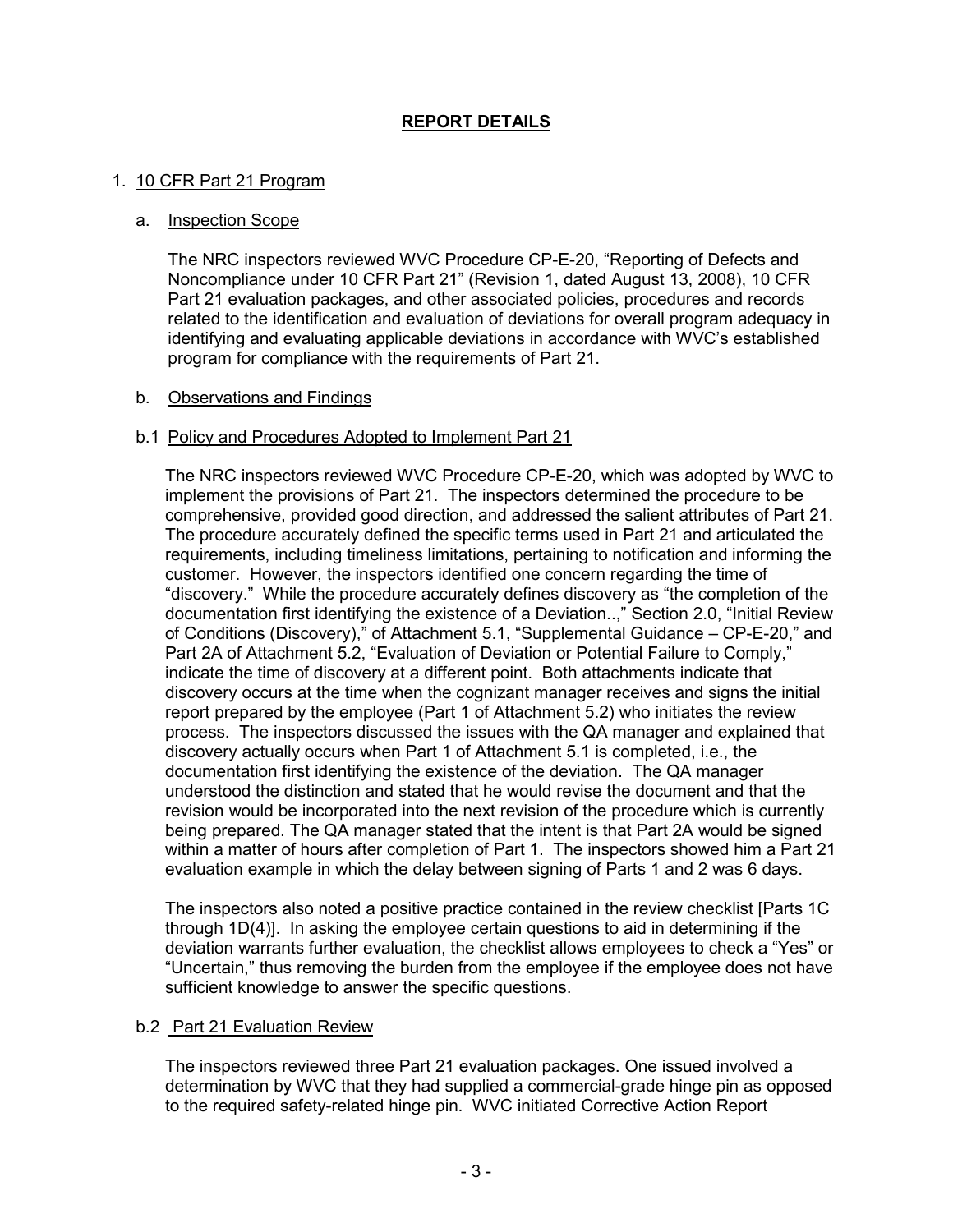(CAR) 08-03 for the issue. Although the material was commercial-grade, WVC did obtain a Certificate of Test from the material supplier, which indicated the material properties were acceptable. WVC was not able to verify the material properties, as no material was left in inventory. However, WVC noted they had a satisfactory relationship with the supplier. WVC informed the one affected customer in a letter dated June 26, 2008. In addition, WVC also determined that the subject valve had not been installed in the plant. Therefore, WVC requested the valve be returned to WVC so that the correct hinge pin could be installed.

The second Part 21 issue related to the potential for vibration-induced wear on the pilot poppet nut and stem assemblies provided for use by WVC in the Beaver Valley Power Station Unit 2 Main Steam System Isolation Valves (MSIV) that, if uncorrected, could potentially create a significant safety hazard. The issue was identified by the licensee, First Energy Nuclear Operating Company (FENOC), who also notified the NRC in accordance with 10 CFR Part 21. WVC identified one additional licensee that may be affected. WVC informed the affected licensee by letter dated August 2, 2007.

The last Part 21 evaluation package related to WVC performance of a "weak link" analysis for a safety-related valve (Job #53797) for Ginna. The problem was identified when, during operation, the valve seal was driven through the seat. WVC performed a Part 21 review in accordance with procedure CP-E-20. The initial review (Part 1 of CP-E-20), performed by the originator, concluded the deviation warranted further evaluation. The review by the cognizant manager (Part 2 of CP-E-20) concurred with the originator's determination and identified other potential affected customers. The cognizant manager concluded that a decision on reportability could not be made with the available information. The information was passed on to the cognizant vice president (VP). The VP disagreed with the reportability conclusion. Section 3B, "Basis for decision," stated that all requirements of the purchase order, contract documents and ASME code had been met and, "there is no deviation requiring evaluation under 10 CFR Part 21." The inspectors reviewed the Part 21 determination and had several observations.

The inspectors reviewed a WVC document entitled "Ginna Part 21 Evaluation," prepared by the WVC Engineering Manager for internal review and discussion. Slide 5 of the evaluation stated, "WEIR generated a design report that didn't include a contributing factor for a Weak link calculation." There is no additional information in the file that indicated the results of the internal review, that is, if WVC management agreed or disagreed with the internal report that a deviation existed.

The WVC Part 21 evaluation report did not provide an adequate explanation of why the cognizant manager determined that purchase order (PO) requirements had been met. The inspectors believe that such an explanation was particularly important in light of the recommendations made by the previous reviewers and the statement included in the internal evaluation report. The inspectors reviewed the PO requirements and noted that PO 6603289, dated August 16, 2007, specified a weak link analysis to be a technical deliverable. Therefore, the inspectors believed that an incorrect weak link analysis should be treated as a deviation and evaluated in accordance with Part 21 requirements. Since the WVC Part 21 evaluation conclusion is that there was no deviation, it was determined that WVC did not comply with the requirements of 10 CFR Part 21.21, that is, WVC did not perform an evaluation or inform its customer so that they could perform the required evaluation. However, the inspectors did note that the licensee was aware of the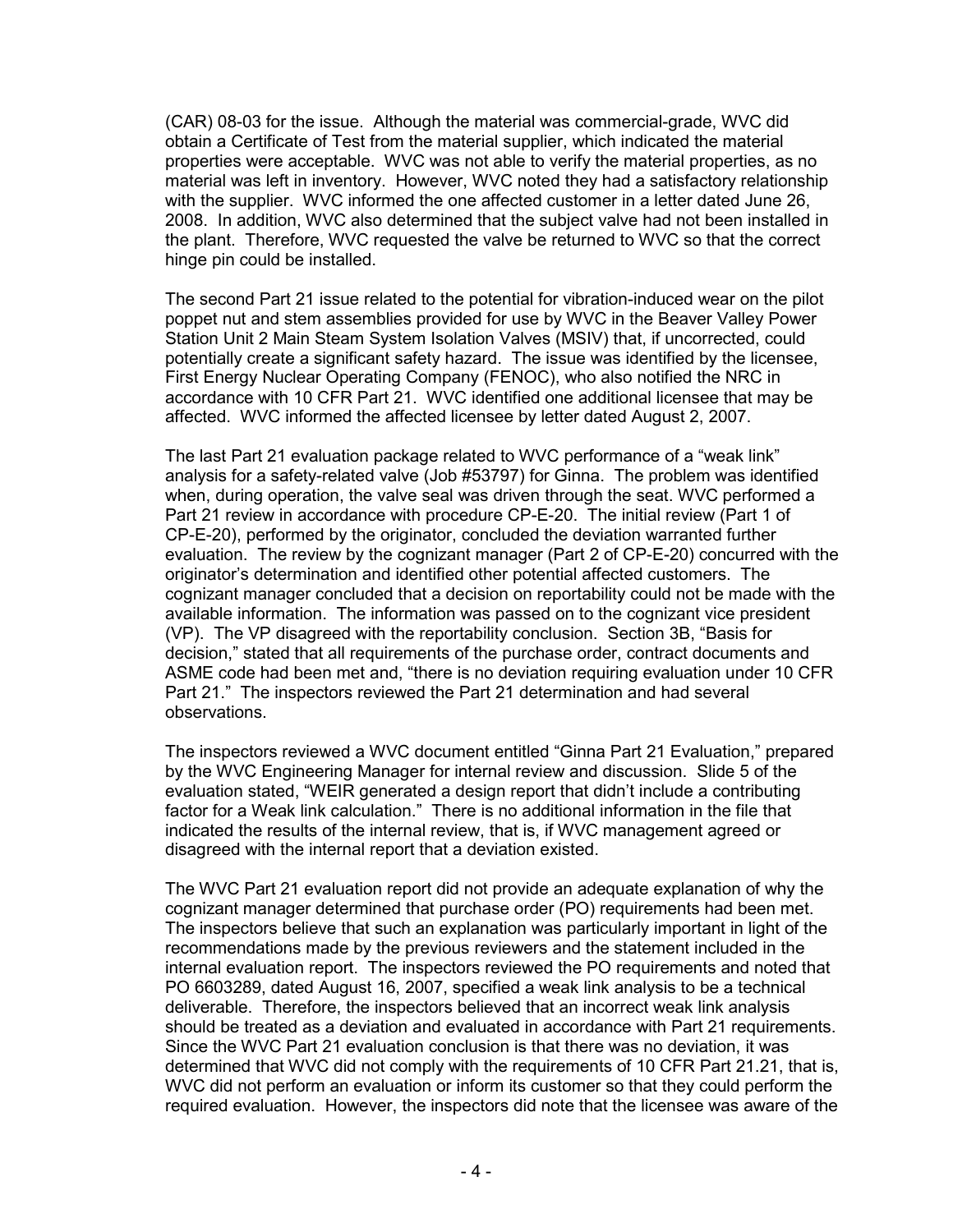issue and there was frequent contact with licensee representatives throughout the review process.

A discussion with WVC management revealed that WVC did not know the particular application of the valve and believed the valve to be a passive component, whose only safety function is to maintain the pressure boundary. However, WVC did not verify that supposition with the licensee. Further, the inspectors pointed out that such a determination is not a reason to dismiss the need for an evaluation, but rather it is a component of an evaluation to determine if the deviation could cause a significant safety hazard. Finally, it was noted that, since WVC was not aware of the application of the valve in the plant, the issue should have been referred to the licensee to perform the evaluation. Violation 99900746/2008-201-01 was identified in this area.

During the discussion, WVC management acknowledged the documentation supporting their decision was not fully sufficient. Based on the discussion, WVC was reviewing the file to determine what additional steps should be taken.

### b.3 Interaction with Part 21

The inspectors reviewed other WVC procedures that impact Part 21, specifically, Procedure CP-S-04, Revision 6, "Customer Complaints," and Procedure CP-Q-02, Revision 6, "Corrective Action Program." While CP-S-04 contained instructions for receiving, logging and resolving customer complaints, the inspectors noted that neither the procedure nor the Complaint/Warranty form (Exhibit A of the procedure) contained a link or reference to the WVC Part 21 procedure. However, there was a reference to CP-Q-02. The inspectors noted that the procedure does require the WVC Corrective Action Committee to review all customer complaints on a quarterly basis. While the inspectors were concerned about the possibility that Part 21 issues could not be dealt with promptly, the inspectors did not identify any instances where WVC failed to properly identify a customer complaint as a potential Part 21 issue. The inspectors concern regarding the timeliness of identifying potential Part 21 issues is discussed below. The inspectors discussed the issue of referencing the Part 21 procedure in CP-S-04 with the Manager of Parts and Service. The manager agreed to consider adding references to Part 21 in the procedure and report form.

The inspectors reviewed CP-Q-02 to determine if there was proper interaction between the WVC corrective action program and Part 21. The inspectors determined that WVC Procedure CP-E-20 (Part 21) was included as a reference in the procedure. The procedure focuses on the establishment and responsibilities of the Corrective Action Committee (CAC). The CAC is required to meet quarterly and is responsible for identifying significant conditions adverse to quality and initiating CARs. The procedure also requires CAC members to provide potential Part 21 issues to the designated company officer for evaluation. The inspectors discussed the review of complaints on a quarterly basis with the CAC Chairman. The Chairman provided a record of CAC meetings and CAR tracking for 2008. CAR status is reviewed and updated by the Chairman approximately every two weeks. The log includes the CAR number, date of review, assigned individual, status and due date. New CARs are entered in a timely manner. In addition to customer complaints, the CAC considers findings and observations from internal audits, supplier audits, nonconformance reports and customer or outside agency audits. Meeting minutes are kept which document the items discussed and the CAC recommendations for each item. Although the CAC is only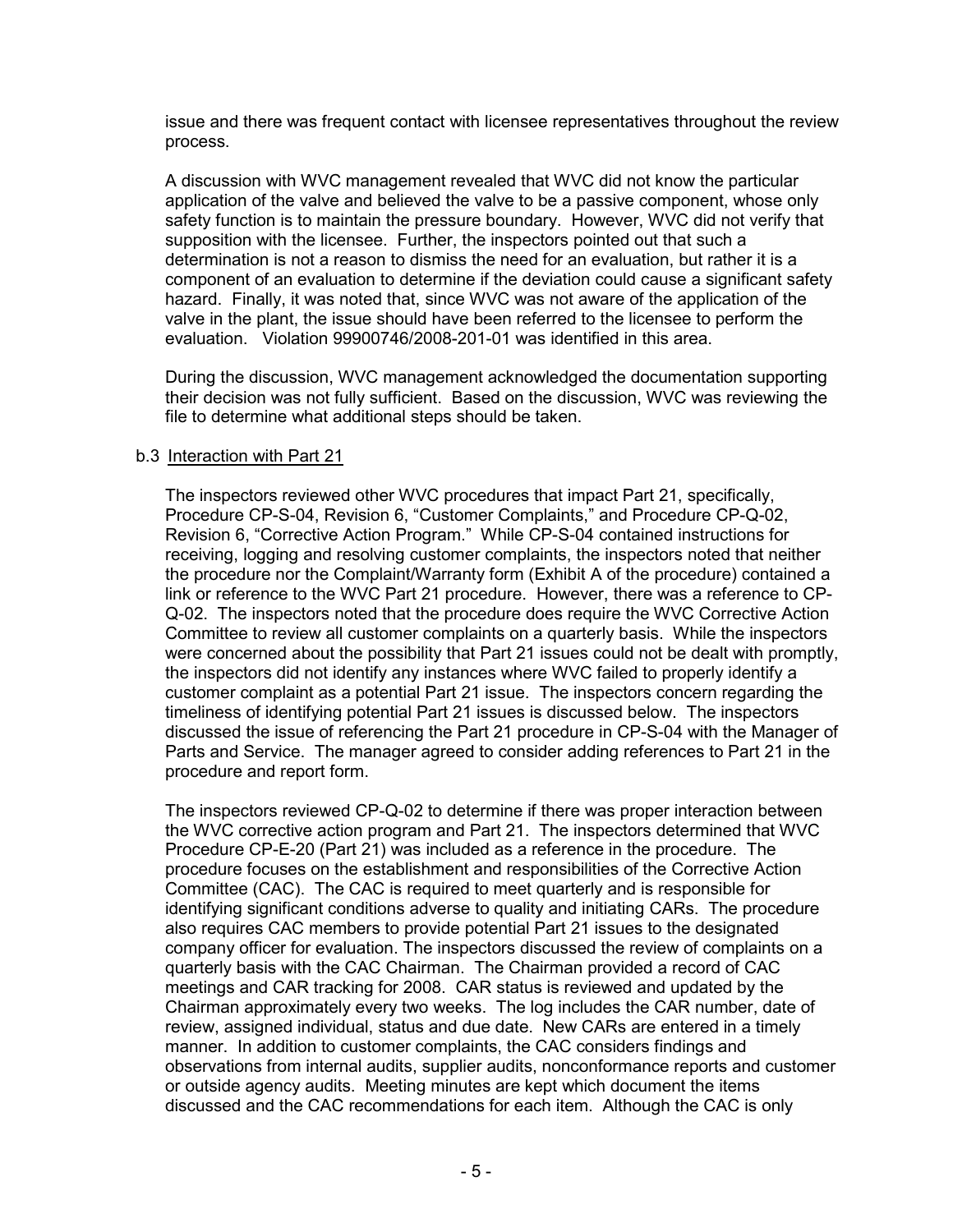required to meet quarterly, in practice, the CAC chairman usually reviews any issues biweekly. The inspectors found the CAC and CAR process to be comprehensive, assuring that identified issues, including potential Part 21 issues, are dealt with promptly.

The inspectors reviewed selected CARs provided in the CAC log. CAR 08-04 (June 26, 2008) was identified as a result of WVC processing of CAR 08-03. CAR 08-03 related to classification of valve parts and resulted in a Part 21 evaluation. During that review the CAC determined that there was insufficient knowledge of Part 21 by WVC personnel and recommended training for appropriate personnel and the Part 21 procedure be reviewed for possible revision. The inspectors noted that the procedure was revised and several training sessions were held. The inspectors determined CAR 08-04 to be an example of WVC going beyond the technical issues to identify and correct other potential problem areas. The inspectors did not identify any concerns with other CARs reviewed.

## c. Conclusions

The inspectors determined that WVC established and implemented adequate procedures to comply with the requirements of 10 CFR Part 21 with the exception of properly identifying the time of "discovery." Further, WVC failed to perform an evaluation under 10 CFR Part 21 for a deviation associated with a safety-related purchase order. Violation 99900746/2008-201-01 was identified in this area.

## 2. QA Program Implementation

## a. Inspection Scope

The NRC inspectors reviewed the implementation of WVC's QA program as it related to procurement, receiving, commercial-grade dedication and material, and component traceability.

# b.1 Procurement

The inspectors reviewed the purchase and sales orders for various safety related orders from the past two years. As part of the review, the inspectors reviewed all the related documentation for Order No. 53797 for Constellation Energy, dated August 16, 2007 for two safety-related 4-inch, 150-pound, stainless steel tricentric butterfly valves and repair kits. As part of this job, WVC generated a controlled manufacturing system (CMS - WVC designation for safety-related components), PO 851635, for various parts from Flowserve USA Incorporated (Flowserve), in Lynchburg, Virginia. The WVC PO package to Flowserve stated, in part, under the additional requirements section for CMS, "compliance to Purchasing Spec. P-66-027 Rev 1 and CofC required." A review of the WVC PO identified that WVC's Purchasing Specification P-66-027, Revision 1, "Procurement Specification for 10 CFR Appendix B Items and Services," Section 1, "Documentation", required that Flowserve's Certificate of Compliance (CofC) must contain the following information: (1) WVC purchase order and item number; (2) material identification (i.e., heat number); (3) material specification, grade, class and condition; and (4) quantity (i.e., number of pieces).

In the inspector's review of the CofC from Flowserve associated with this PO, the inspector noted that the CofC dated April 9, 2008 did not contain the required information. The CofC did not have (1) the material identification information; (2) material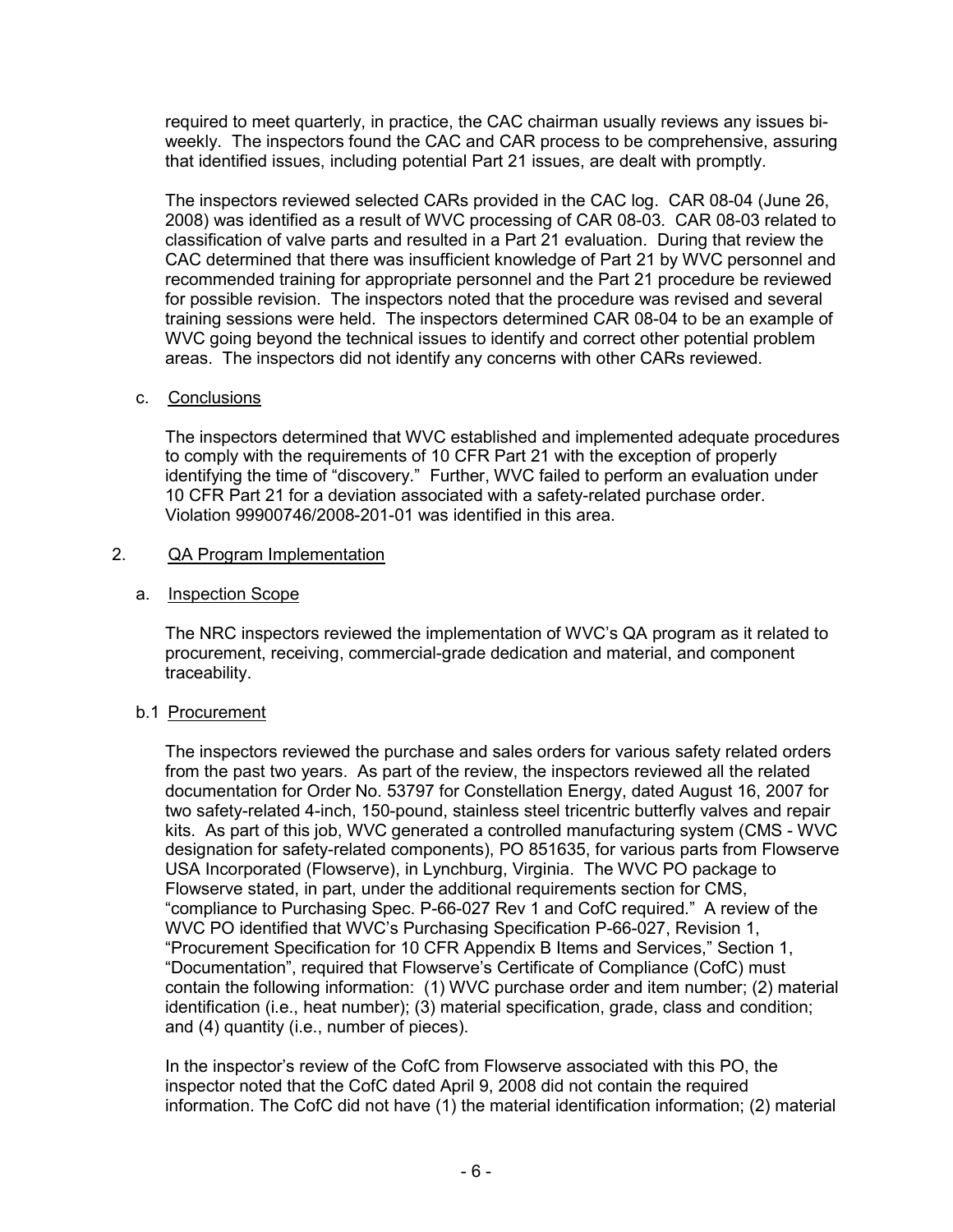specification, grade, class and condition; or (3) the actual quantity (i.e., number of pieces). The failure to adequately verify and accepting this CofC for Order No. 53797 for Constellation Energy is inconsistent with WVC's quality program requirements documented in its Quality Assurance Manual (QAM) and implementing procedures. Nonconformance 99900746/2008-201-02 was identified in this area.

During this inspection, WVC contacted Flowserve and requested a revised CofC for PO 851635 with all the required information. In addition, WVC entered this issue into their corrective action program and will assess the failure to comply in regard to Part 21.

## b.2 Commercial-Grade Dedication

The inspectors reviewed WVC's QAM and the implementation process for commercialgrade dedication activities. This assessment included a review of the procedures governing the implementation of commercial-grade dedication activities, interviews with WVC personnel and a review of a sample of completed commercial-grade dedication packages.

The inspectors interviewed WVC personnel related to the process for the development and modification of Critical Characteristics. After engineering review and parts classification, the critical characteristics are documented in the sales order "Continuation Sheet," and this sheet is attached to the shop router that stays with the component during the dedication process. Additionally, the inspectors reviewed procedures CP-E-18, "Control of Commercial Grade Items to be Dedicated for Use in Nuclear Safety Related Applications", Revision 3, and CP-E-03, "Upgrading of Commercial Worm Gear Actuators for Nuclear Service."

The inspectors reviewed a sample of completed dedication packages for various items to determine the adequacy of the program which WVC has established and implemented. The inspectors did not identify any significant issues with the reviewed dedication packages. The following dedication packages were reviewed:

- Order Number 80681 for a locking plate (WVC Part Number 36345-602-4774- 000\_QLD) for Exelon Generation Company PO 90257796
- Order Number 80611 for a piston seal (WVC Part Number 24793-538-0000- 000\_QLD) for Exelon Generation Company PO 90257796
- Order Number 80504 for a ball thrust bearing (WVC Part Number 23283-198-0000- 000\_QLD) for Florida Power & Light PO 00023596

## b.3 Receiving

The inspectors reviewed a sample of current procurement packages and WVC Procedure CP-Q-33, "Receiving & Receiving Inspection," Revision 1. The inspectors chose one sample component to follow through the receiving process focusing on safetyrelated Appendix B ASME Section III components with an identified item code ending with a "QLC." The component was received and routed to inspection with its corresponding traveler/router as indicated by WVC Working Instruction WI-Q-33-01, "Receiving," Revision 0, dated April 13, 2007, which requires components defined by the QLC quality level designation to undergo a 100% inspection. After inspection is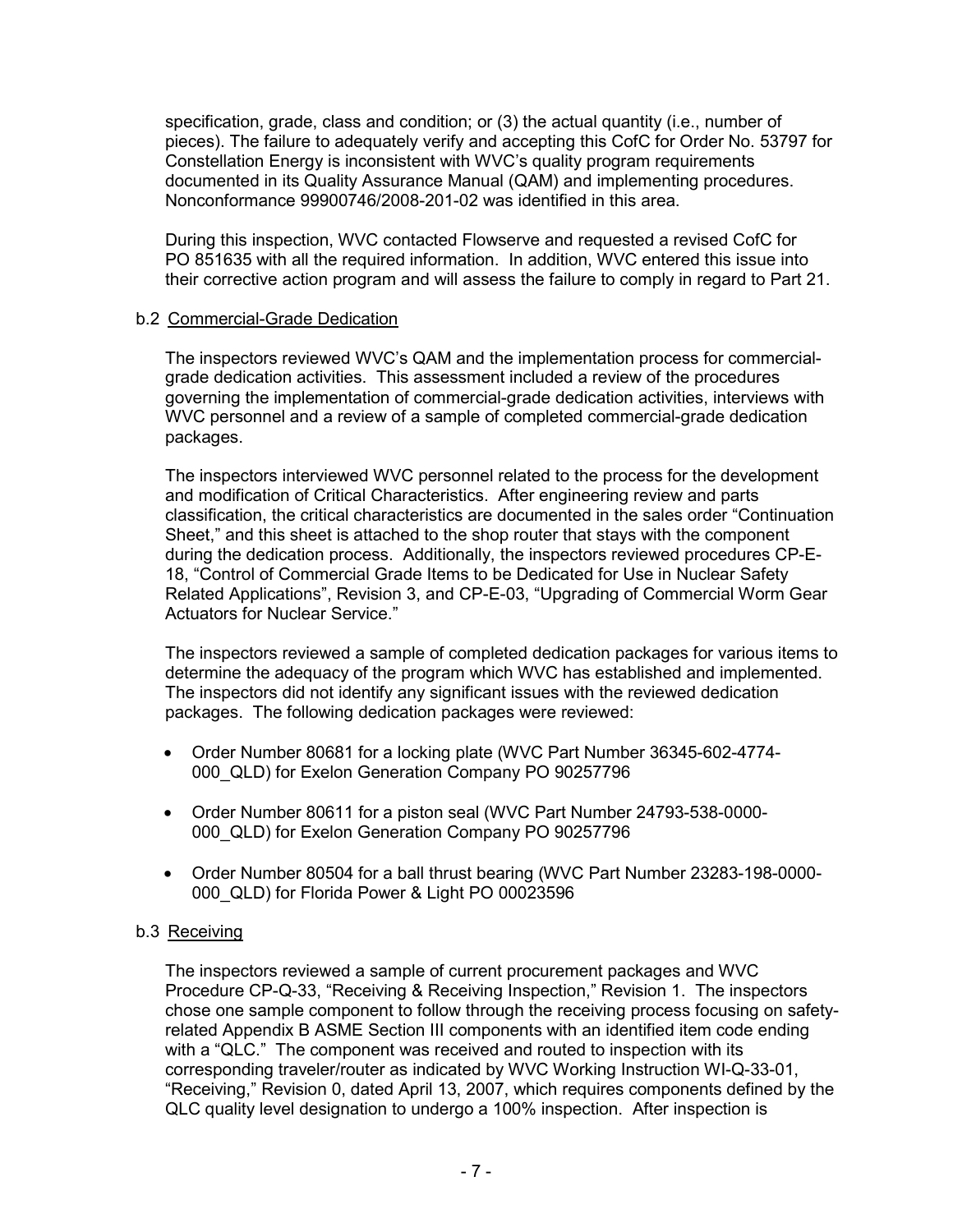complete and satisfactory, the component is then returned to the quality technician and entered into SSA Global Technologies Inc. Manufacturing Knowledge (MK) businesses system, Level 0401, Version 8.5.0, in accordance with WVC Working Instruction WI-Q-33-02, "Inspection-Maintain Approvals," Revision 0, dated April 17, 2007. The component is then physically moved to an individually designated valve staging bin, called a "kit cart," for use with that particular valve project. Each project has a corresponding job code and project number assigned. Larger QLC components are segregated in specific storage areas for CMS/ASME components awaiting work in accordance with the accompanying travelers/routers, which are kept with the components. No concerns were identified by the inspectors in this area.

## b.4 Material and Component Traceability

The inspectors reviewed Procedures CP-Q-33 and CP-M-01, "Identification & Traceability of Product Related Items," interviewed WVC personnel, and toured the receiving and storage areas in this facility. The inspectors had the opportunity to witness how the MK inventory system works and how they keep traceability of purchased material. Components received at WVC are routed to inspection with its corresponding traveler/router sheets in accordance with WVC working instructions. After the inspection, the component is entered into MK with all its related information (i.e., part number, material, manufacturer, etc.) and the router sheet follows the item/component all through the manufacturing process. Additionally, WVC informed the inspectors that purchases are made in accordance with the specific needs for each order reducing the amount of excess inventory.

As part of the review of purchase and sales orders for various safety related components the inspectors noted that all purchase order packages contained a form generated by the MK system where the relevant information concerning the components included in that purchase order were stated, i.e., component description, applicable regulations and codes, part number, and supplier, among other things. No concerns were identified by the inspectors in this area.

## c. Conclusion

The inspectors determined that WVC has generally established and implemented an adequate Appendix B program for the areas inspected with the exception of the herein discussed inconsistencies. The inspectors also determined through review of the above listed dedication packages that WVC is generally implementing an adequate commercialgrade dedication program. The inspectors did not identify any significant issues with the reviewed dedication packages.

Further, the inspectors concluded that the receiving and storing of items intended for safety related applications appeared to be adequate and in compliance with applicable regulatory requirements. Additionally, the inspectors concluded that the MK businesses system has the necessary capabilities to maintain traceability of purchased items.

# 3. Exit Meeting

On December 4, 2008, the NRC Inspectors presented the inspection findings with WVC management and staff.